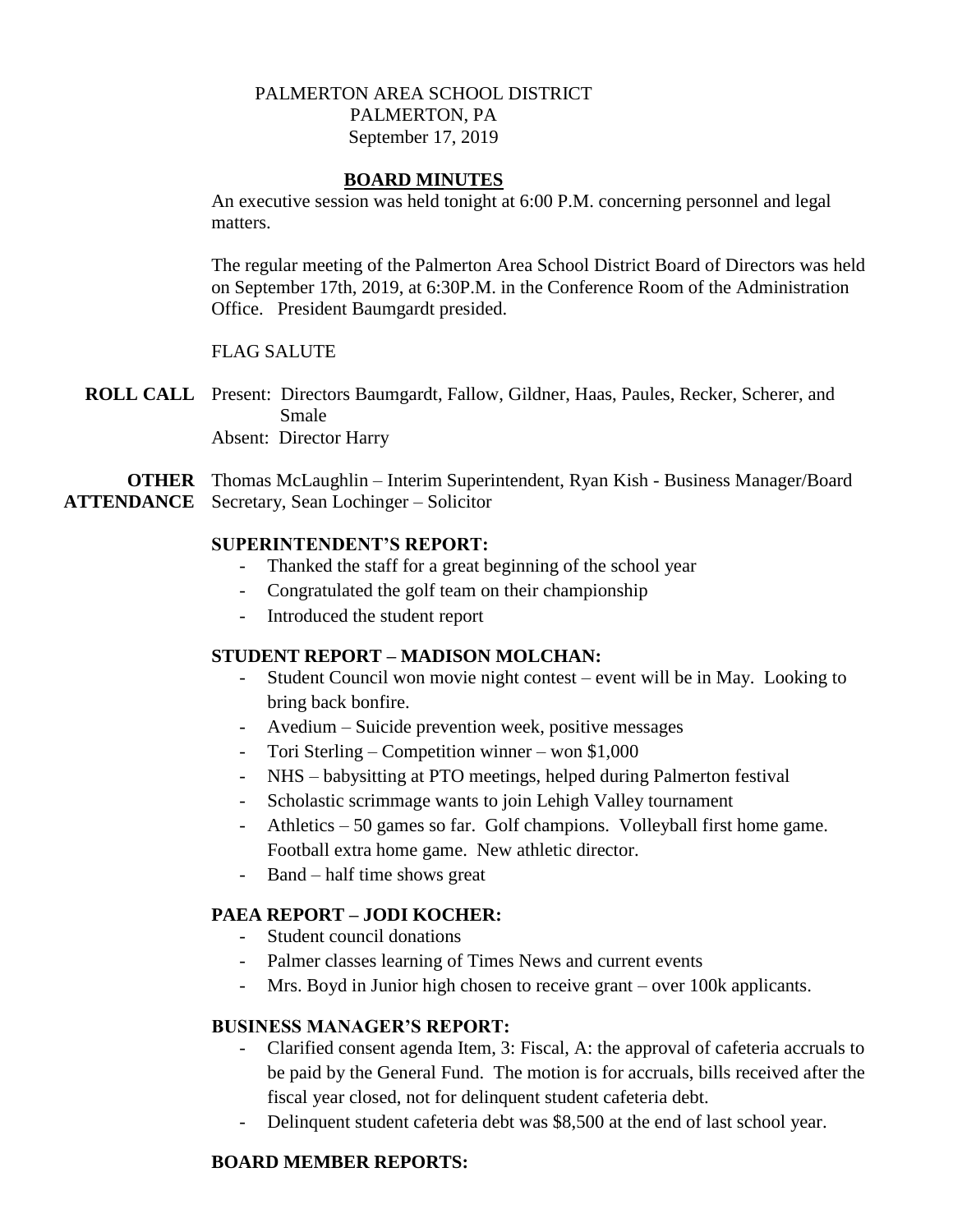## CCTI Report – Director Fallow

- CCTI hosting senior information night September 26.
- Parent section on website for new parents download parent portal guide.

## PSBA Report – Director Fallow

- Attended PSBA seminar received information regarding job descriptions, governance, leadership, fiannce, and student achievement.
- Will attend school leadership conference in October.

## IU Report – Director Haas

Recent IU meeting had  $7<sup>th</sup>$  grader who spoke about summer programs hosted by the IU. Attended Camp Mosey Wood and climbed rock wall, rang the bell.

# Library Report – Director Haas

- Christmas coming soon, use amazon smile and chose the library.
- Tutor match for students  $1<sup>st</sup> 6<sup>th</sup>$  grade, wizard trivia October  $10<sup>th</sup>$ , Anime Club 3<sup>rd</sup> Tuesday of the month, quilt and craft lovers bingo, fall concert is Russian music.
- Looking for volunteer coordinators for scrapbooking.

## **PUBLIC PARTICIPATION:**

Lori Nemeth – Questioned how many applicants applied for the girls basketball coach position. Mr. McLaughlin stated one.

**CONSENT AGENDA**  Director Scherer moved, seconded by Director Smale, to approve the attached consent agenda.

#### **APPROVED**

Aye Votes: All Directors Present. Nay Votes: None. Motion Carried.

## **CONSENT AGENDA**

| Approved the Board Minutes from August 20 <sup>th</sup> , 2019 Board Meeting, September 3rd,<br>2019 Policy Committee Meeting, September 3rd, 2019 Building and Grounds<br>Committee Meeting, September 3 <sup>rd</sup> , 2019 CPCT Committee Meeting Minutes, |
|----------------------------------------------------------------------------------------------------------------------------------------------------------------------------------------------------------------------------------------------------------------|
| September 3 <sup>rd</sup> , 2019 Workshop RFP Interview Minutes.                                                                                                                                                                                               |
| Approved the Treasurer's Report and Accounts Payable Report.                                                                                                                                                                                                   |
| Approved the June 2019 cafeteria accruals to be paid by the General Fund with a total<br>amount of \$43,462.49.                                                                                                                                                |
| Approved the attached tuition reimbursement.                                                                                                                                                                                                                   |
| Accepted the resignation of Kathy Siekonic from the substitute list.                                                                                                                                                                                           |
| Accepted the retirement of Francis Tartar from his position as Lead Custodian at S.S.<br>Palmer Elementary, effective August 22, 2019.                                                                                                                         |
|                                                                                                                                                                                                                                                                |

**SUB IA** Approved Bonnie Dommel and Albert Dommel as Substitute IAs, effective September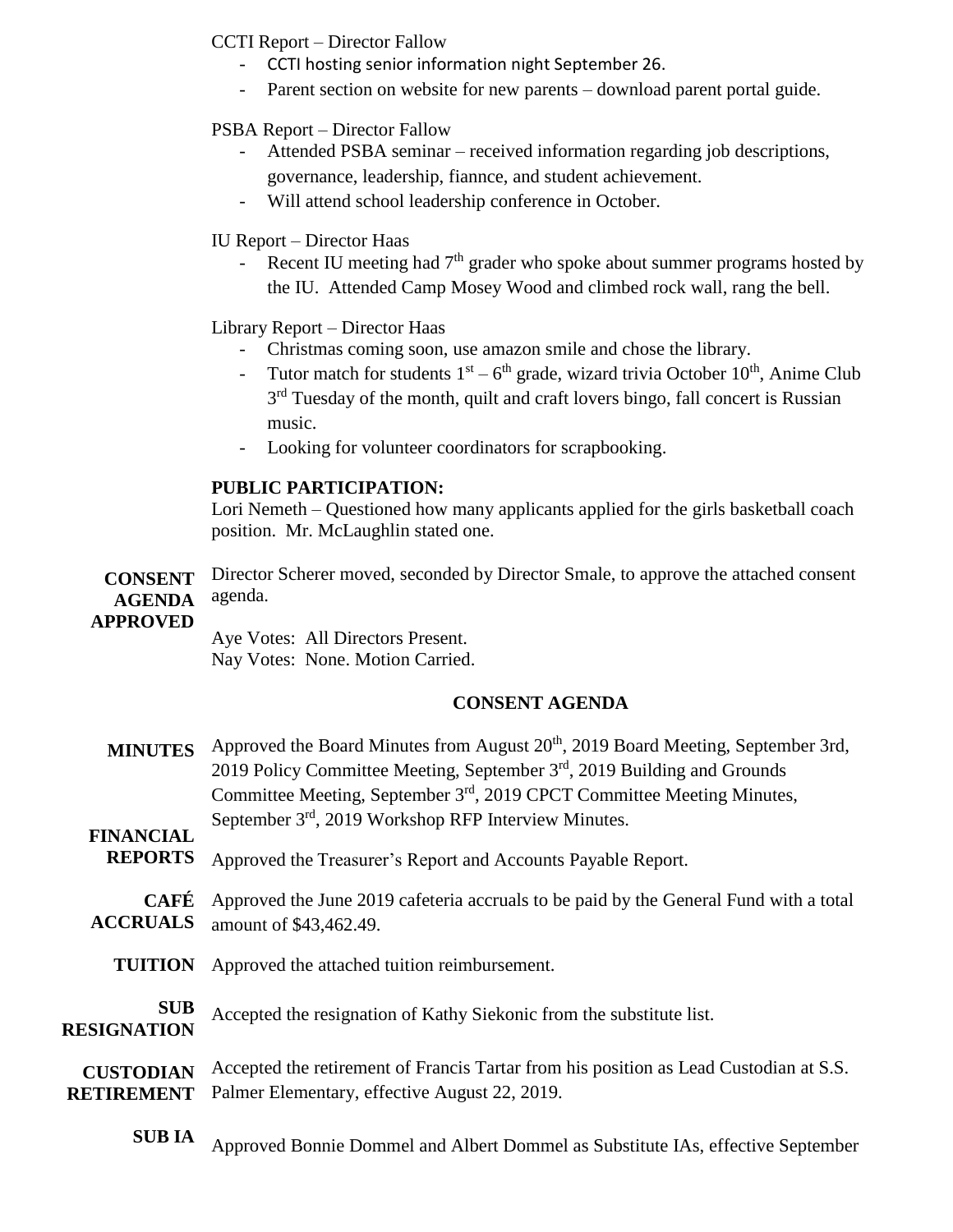|                                                    | 18, 2019.                                                                                                                                                                                                                                                                     |
|----------------------------------------------------|-------------------------------------------------------------------------------------------------------------------------------------------------------------------------------------------------------------------------------------------------------------------------------|
| <b>CAFÉ</b><br><b>EMPLOYEE</b>                     | Approved Linda Smith as a 3-hour café worker at the High School, effective September<br>18, 2019, at the rate of \$13.06/hour.                                                                                                                                                |
| <b>INT'L</b><br><b>TRAVELERS</b><br><b>ADVISOR</b> | Approved Craig Borland as a volunteer advisor for the International Travelers' Club for<br>the 2019-2020 school year.                                                                                                                                                         |
| <b>MS GIRLS</b><br><b>BBALL COACH</b>              | Approved Lyndsey Heinrich as the Middle School Girls' Basketball Assistant Coach<br>for the $2019-2020$ school year, at the stipend of \$2,018.                                                                                                                               |
| <b>COLUMN</b><br><b>MOVEMENT</b>                   | Approved the following column movement:<br>Kelly Beblavy<br>Masters to Masters+15<br>Susan Warakomski<br>Masters+30 to Masters+45<br>Vicki McHugh<br>Masters+30 to Masters+45                                                                                                 |
| <b>CUSTODIAN</b><br><b>RESIGNATION</b>             | Approved the resignation of Eli DeSocio from his position as a custodian, effective<br>September 4, 2019.                                                                                                                                                                     |
| <b>COACH</b><br><b>RESIGNATION</b>                 | Accepted the resignation from Maurice Moore from his position of Asst. Boys'<br>Basketball Coach, effective September 9, 2019.                                                                                                                                                |
| <b>BASKETBALL</b><br><b>COACHES</b>                | Approved the following Boys' Basketball Coaches:<br><b>Brad Huebner</b><br>Head JV Coach $(3/4)$<br>\$3,027<br>\$1,009<br><b>Brett Snyder</b><br>Assistant Coach $(1/4)$<br>Miguel Acevedo<br><b>Volunteer Asst. Coach</b><br><b>Dylan Knouse</b><br>Volunteer MS Asst. Coach |
| <b>LEAD</b><br><b>CUSTODIAN</b>                    | Approved Joshua Gibbs as the Lead Custodian at S.S. Palmer, effective September 18,<br>2019.                                                                                                                                                                                  |
| <b>MENTOR</b>                                      | Approved Brianna Carroll as a Mentor for Sarah Sullivan.                                                                                                                                                                                                                      |
| <b>BASEBALL</b><br><b>COACH</b>                    | Approved Erick Kresge as Head Baseball Coach for the 2019-2020 school year at a<br>stipend of \$4,054.                                                                                                                                                                        |
| <b>GRADUATION</b>                                  | Accepted the status that student #19033 has completed the graduation requirements set<br>forth by the Pennsylvania Department of Education and the Board of Education of the<br>Palmerton Area School District.                                                               |
| <b>PSBA</b><br><b>DELEGATE</b>                     | Appointed Kathy Fallow as voting delegate at the PSBA Delegate Assembly held on<br>October 18, 2019.                                                                                                                                                                          |
| <b>PSBA VOTE</b>                                   | Authorized the Secretary to cast votes for the following PSBA officer candidates: Art<br>Levinowitz, President Elect, David Hein, Vice President, Kathy Swope, PSBA<br>Insurance Trust Seat 1, Mark B. Miller, PSBA Insurance Trust Seat 2.                                   |
| <b>BUDDIES CLUB</b>                                | Approved the Volunteer Buddies Club.                                                                                                                                                                                                                                          |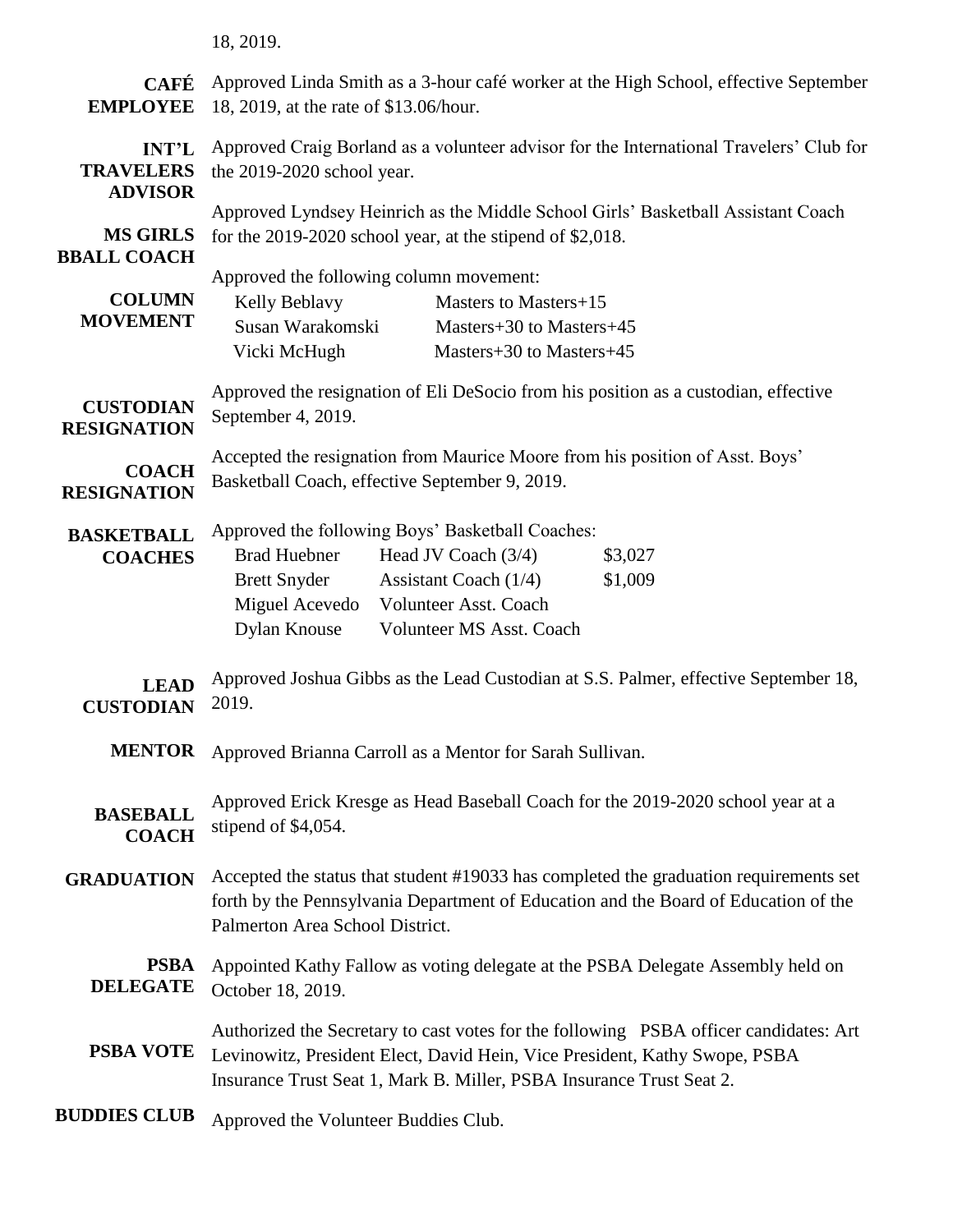| <b>BAYADA</b><br><b>CONTRACT</b>                       | Approved Bayada Nursing contract for the 2019-2020 school year.                                                                                                                                                      |
|--------------------------------------------------------|----------------------------------------------------------------------------------------------------------------------------------------------------------------------------------------------------------------------|
|                                                        | Approved the \$1,000 donation from Walmart for the Drama Club.                                                                                                                                                       |
| <b>DONATION</b><br><b>FIELD TRIP</b>                   | Approved the High School Environmental Club's Field Trip to Gettysburg National<br>Military Park on November 7, 2019, at the cost of two substitute teachers.                                                        |
| <b>COUNSELING</b><br><b>AGREEMENT</b>                  | Approved the agreement with James R. Schwab for behavioral intervention and<br>counseling for the 2019-2020 school year, at the rate of \$100/hour as needed.                                                        |
|                                                        | <b>END OF CONSENT AGENDA</b>                                                                                                                                                                                         |
| <b>ENGINEER OF</b><br><b>RECORD</b><br><b>APPROVED</b> | Director Fallow moved, seconded by Director Haas, to approve EI Associates as the<br>Engineer of Record for the Palmerton Area School District.                                                                      |
|                                                        | Aye Votes: Directors Baumgardt, Fallow, Haas, and Recker.<br>Nay Votes: Directors Gildner, Paules, Scherer, and Smale. Motion Failed.                                                                                |
|                                                        | Director Paules moved, seconded by Director Smale, to approve Keystone Consulting<br>Engineers as Engineer of Record for the Palmerton Area School District                                                          |
|                                                        | Aye Votes: Directors Baumgardt, Fallow, Paules, Scherer, and Smale.<br>Nay Votes: Directors Gildner, Haas, and Recker. Motion Carried.                                                                               |
| <b>AGENDA</b><br><b>OPENED</b>                         | Director Recker moved, seconded by Director Smale, to open the agenda.                                                                                                                                               |
|                                                        | Aye Votes: All Directors Present.<br>Nay Votes: None. Motion Carried.                                                                                                                                                |
| <b>DRAMA</b><br><b>CONTRACT</b><br><b>APPROVED</b>     | Director Haas moved, seconded by Director Scherer, to approve the contract for Artist<br>and Beyond to be paid in full by the Drama Club in April 2020.                                                              |
|                                                        | Aye Votes: All Directors Present.<br>Nay Votes: None. Motion Carried.                                                                                                                                                |
| POLICY 702<br><b>REVIEW</b><br><b>APPROVED</b>         | Director Haas moved, seconded by Director Smale, to approve the review of the<br>following policy with the review date of September $3rd$ , 2019, as per policy committee:<br>Policy 702 – Gifts, Grants, Donations. |
|                                                        | Aye Votes: All Directors Present.<br>Nay Votes: None. Motion Carried.                                                                                                                                                |
| POLICY 333<br><b>FIRST READING</b><br><b>APPOVED</b>   | Director Recker moved, seconded by Director Smale, to approve the first reading of<br>Policy #333 – Professional Development.                                                                                        |
|                                                        | Aye Votes: All Directors Present.<br>Nay Votes: None. Motion Carried.                                                                                                                                                |
| <b>TOWA. FENCE</b><br><b>APPROVED</b>                  | Director Scherer moved, seconded by Director Smale, to approve the replacement of<br>the Towamensing playground fence proposal at a cost of \$9,170.00 to be paid for out of<br>the Facilities operating budget.     |
|                                                        |                                                                                                                                                                                                                      |

Aye Votes: All Directors Present.